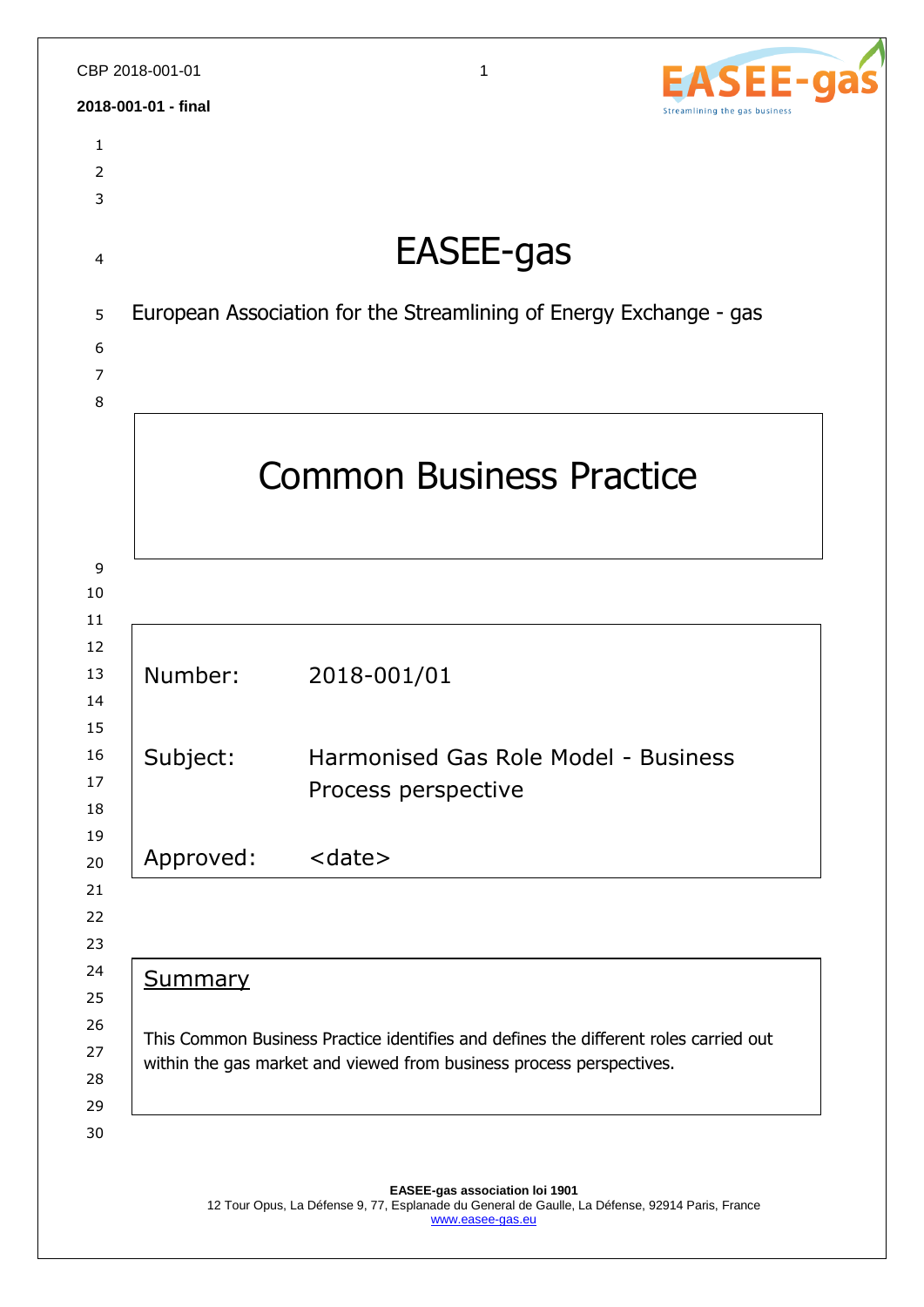# 31 **About EASEE-gas**

- 32 <https://easee-gas.eu/about-easee-gas>
- 33

# 34 **Version List**

35

| Number/Version   Approved |            | <b>Implementation date</b> |
|---------------------------|------------|----------------------------|
| 2018-001 / 01             | 2018-09-12 | つつつ<br>.                   |

36

# 37 **Reference List**

38

| <b>Reference</b>     | <b>Document name</b>                                                 | <b>Version</b> |
|----------------------|----------------------------------------------------------------------|----------------|
| <b>Edigas 5</b>      | Version 5 - Official                                                 | Edigas V 5.1   |
| <b>MIGs</b>          | https://www.edigas.org/version-5/                                    |                |
| <b>ENTSOG</b>        | Glossary of existing definitions                                     | 2017-04-21     |
| Glossary             | https://www.entsog.eu/public/uploads/files/publications/Tariffs/2017 |                |
|                      | /170421 ENTSOG Glossary%20of%20definitions.pdf                       |                |
| <b>BRS NOM &amp;</b> | Business Requirements Specification for the Nomination and           | 2016-11-07     |
| <b>Matching</b>      | Matching Procedures In Gas Transmission Systems (NOM BRS)            |                |
|                      | https://www.entsoq.eu/public/uploads/files/publications/CMP/BAL04    |                |
|                      | 53 160622 BRS%20on%20nominations V17.pdf                             |                |
| <b>BRS</b>           | Business Requirements Specification for the Capacity Allocation      | 2016-04-12     |
| <b>CAM/CMP</b>       | Mechanism (CAM) Network Code and the                                 |                |
|                      | Congestion Management Procedures (CMP) Guidelines                    |                |
|                      | https://www.entsog.eu/public/uploads/files/publications/INT%20Net    |                |
|                      | work%20Code/2016/CAP0554 160412 BRS CAM+CMP V16.pdf                  |                |
| <b>EC</b>            | DIRECTIVE 2009/73/EC OF THE EUROPEAN PARLIAMENT AND OF               | 2009-07-13     |
| <b>Directive</b>     | THE COUNCIL                                                          |                |
| 2009/73              | https://eur-                                                         |                |
|                      | lex.europa.eu/LexUriServ/LexUriServ.do?uri=0J:L:2009:211:0094:0      |                |
|                      | 136:en:PDF                                                           |                |
| <b>REMIT</b>         | ACER REMINT Implementation Regulation                                | 2014-12-17     |
|                      | https://documents.acer-remit.eu/wp-                                  |                |
|                      | content/uploads/Implementing Requlation.pdf                          |                |

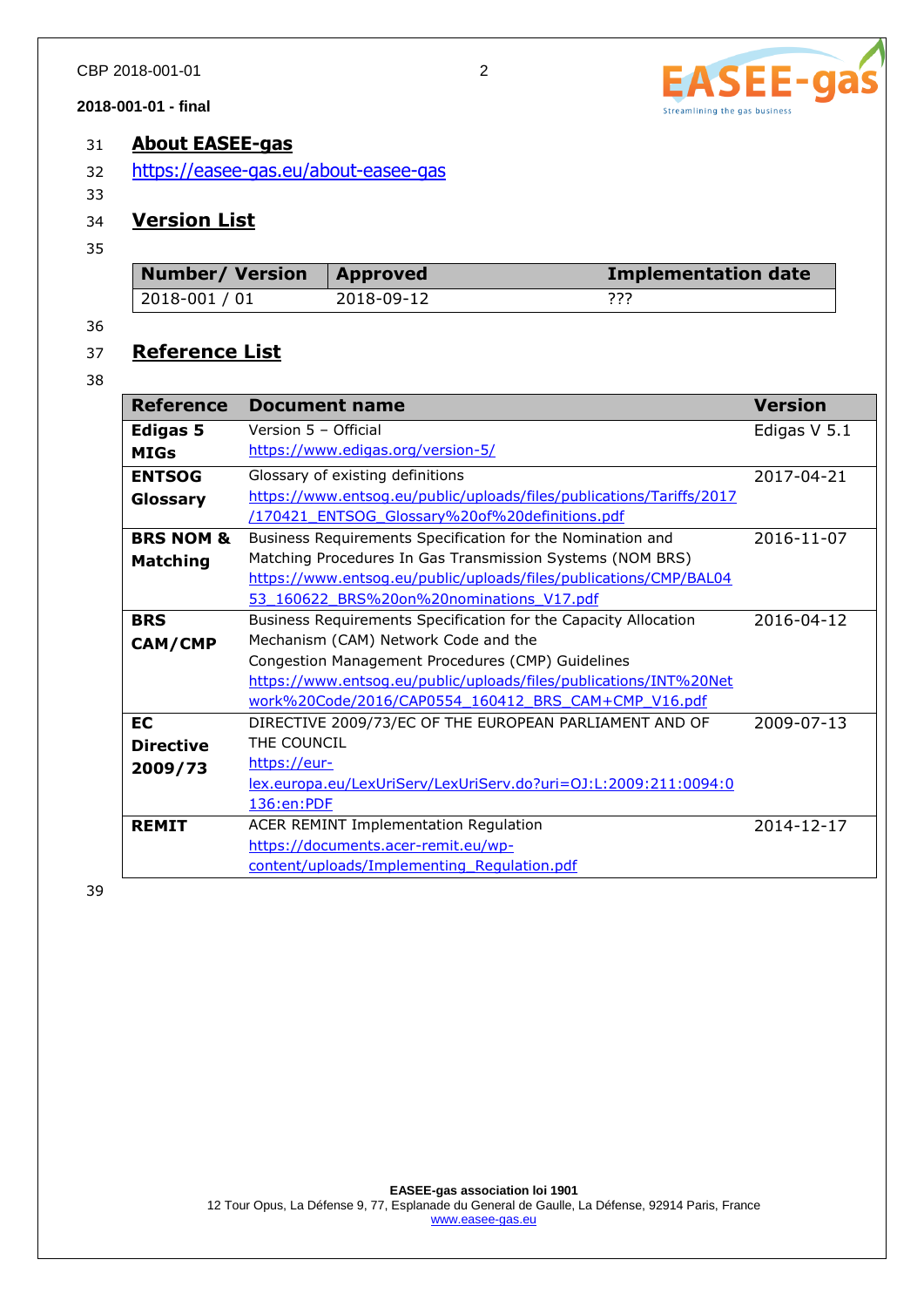

| 40                               |                                                                                                                                                                                                                                                                                                                                                                                                                       |
|----------------------------------|-----------------------------------------------------------------------------------------------------------------------------------------------------------------------------------------------------------------------------------------------------------------------------------------------------------------------------------------------------------------------------------------------------------------------|
| 41                               | Common Business Practice 2018-001/01 "Harmonised Gas Role                                                                                                                                                                                                                                                                                                                                                             |
| 42                               | <b>Model - Business Process perspective"</b>                                                                                                                                                                                                                                                                                                                                                                          |
| 43<br>44<br>45                   | <b>1.1 APPLICATION AREA</b>                                                                                                                                                                                                                                                                                                                                                                                           |
| 46<br>47<br>48<br>49<br>50       | The Role Model has been developed to represent actions between different<br>market participants in the gas industry. The main focus of the document is on<br>information exchange between market participants (excluding legal matters).<br>The aim of the document, however, is to provide a common terminology for the<br>roles that are used among most European countries.                                        |
| 51<br>52<br>53                   | The Model is only applicable for the Gas Market and not for other Energy<br>segments. It has been developed by EASEE-gas with input from other<br>associations.                                                                                                                                                                                                                                                       |
| 54<br>55<br>56<br>57             | <b>1.2 EXPLANATORY NOTES</b>                                                                                                                                                                                                                                                                                                                                                                                          |
| 58                               | The following information can be found in an explanatory note:                                                                                                                                                                                                                                                                                                                                                        |
| 59                               | The explanation of roles and parties                                                                                                                                                                                                                                                                                                                                                                                  |
| 60                               | How to read the role model<br>$\blacksquare$                                                                                                                                                                                                                                                                                                                                                                          |
| 61                               | Where to find former Shipper, Network User and TSO                                                                                                                                                                                                                                                                                                                                                                    |
| 62<br>63<br>64                   | <b>1.3. CHANGE AND RELEASE MANAGEMENT</b>                                                                                                                                                                                                                                                                                                                                                                             |
| 65                               |                                                                                                                                                                                                                                                                                                                                                                                                                       |
| 66<br>67<br>68<br>69<br>70<br>71 | Comments can be given anytime to EASEE-gas directly, email easee-<br>gas@kellencompany.com. In the CBP section of the EASEE-gas website there is a<br>link to the excel template for comments. EASEE-gas will collect the input and<br>review it on regular basis. Depending on the numbers of comments, a new<br>version will be initiated. A document change log is given in the end of the role<br>model document. |
| 72<br>73                         |                                                                                                                                                                                                                                                                                                                                                                                                                       |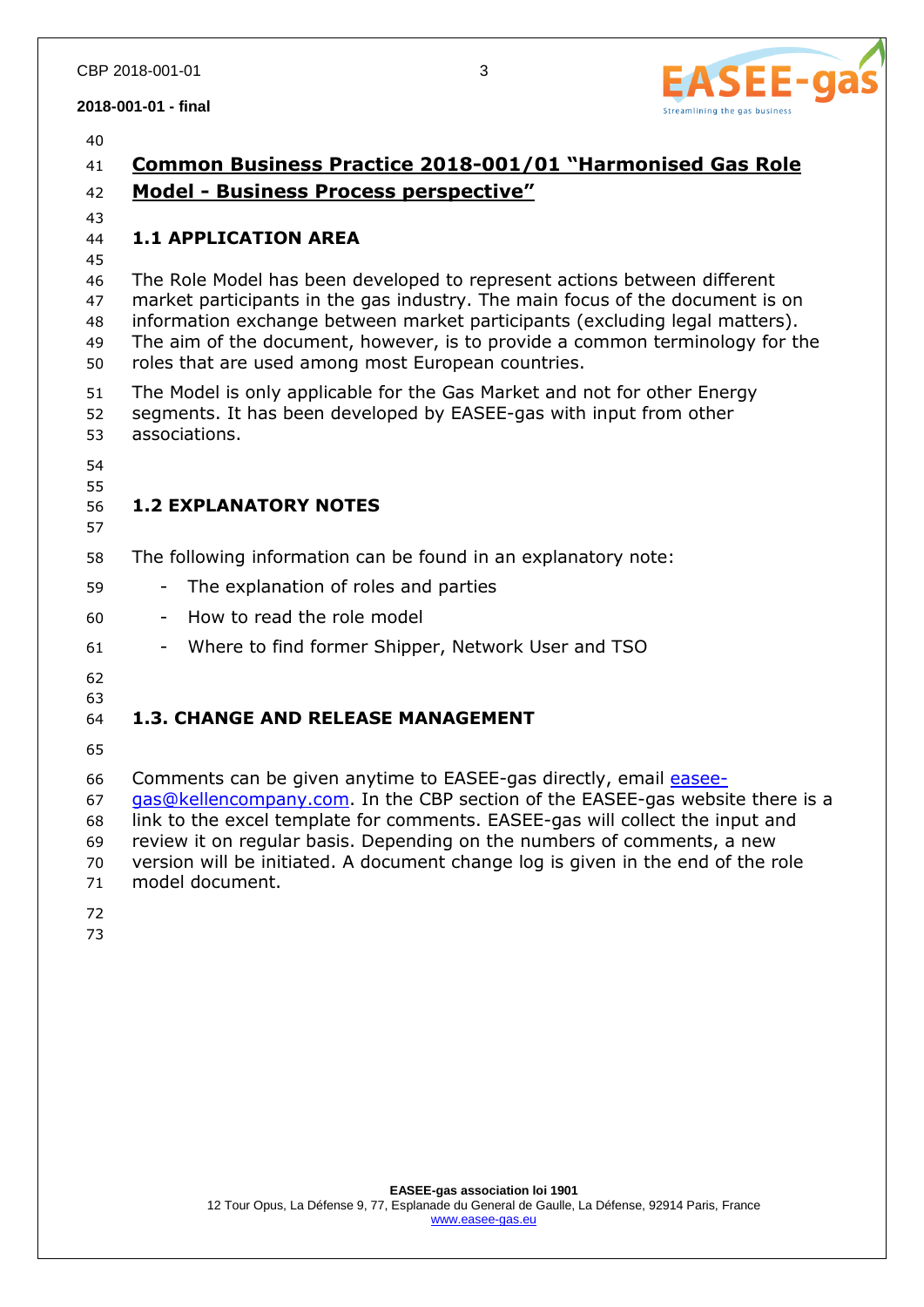## **2. HARMONISED ROLE DESCRIPTIONS**

76

| <b>Role Name</b>                       | <b>Description</b>                                                                                                                                                                                                                                                                                                                                                    |
|----------------------------------------|-----------------------------------------------------------------------------------------------------------------------------------------------------------------------------------------------------------------------------------------------------------------------------------------------------------------------------------------------------------------------|
| Allocation<br>Responsible              | A party allocating energy to portfolios based on<br>agreed procedures.                                                                                                                                                                                                                                                                                                |
|                                        |                                                                                                                                                                                                                                                                                                                                                                       |
| Area Coordinator                       | A party with coordinating functions in the transmission<br>and/or distribution system and responsibilities for the<br>management of balancing groups, system balancing<br>activities and/or the provision of data (for example<br>settlement and balancing information). Other duties and<br>responsibilities might be stipulated in the respective<br>national laws. |
|                                        | Additional information:<br>In some countries some additional duties might be<br>assumed by the Area Coordinator, for instance:<br>Coordination of infrastructure planning and maintenance<br>activities, congestion management,                                                                                                                                       |
| <b>Balance</b><br>Responsible Party    | A party that manages its own portfolio and/or the<br>portfolios on behalf of other parties and is financially<br>responsible for the account imbalance.                                                                                                                                                                                                               |
| <b>Balancing Energy</b><br>Responsible | A party responsible for the price formation for balancing<br>energy in the network.                                                                                                                                                                                                                                                                                   |
| Capacity Platform<br>Responsible       | A party providing and operating a platform that<br>implements the rules and processes for offering and<br>allocation of all capacity products and/or may permit<br>Capacity Responsible Parties to offer and obtain secondary<br>capacity products.                                                                                                                   |
| Capacity<br>Responsible Party          | A party that employs the System Operator to transport the<br>gas.                                                                                                                                                                                                                                                                                                     |
| Clearing<br>Responsible                | A party being a Clearing House to settle trades concluded<br>on the energy trading platform or trades registered<br>directly at the Clearing House for clearing by means of<br>special rights as single sided or on-behalf nominations.                                                                                                                               |
|                                        | Additional information:<br>A Clearing Responsible nominates gas based on concluded<br>transactions on the energy trading platform for the<br>relevant Traders to the relevant Area Coordinator via the<br>Trader's chosen Balance Responsible Party.                                                                                                                  |

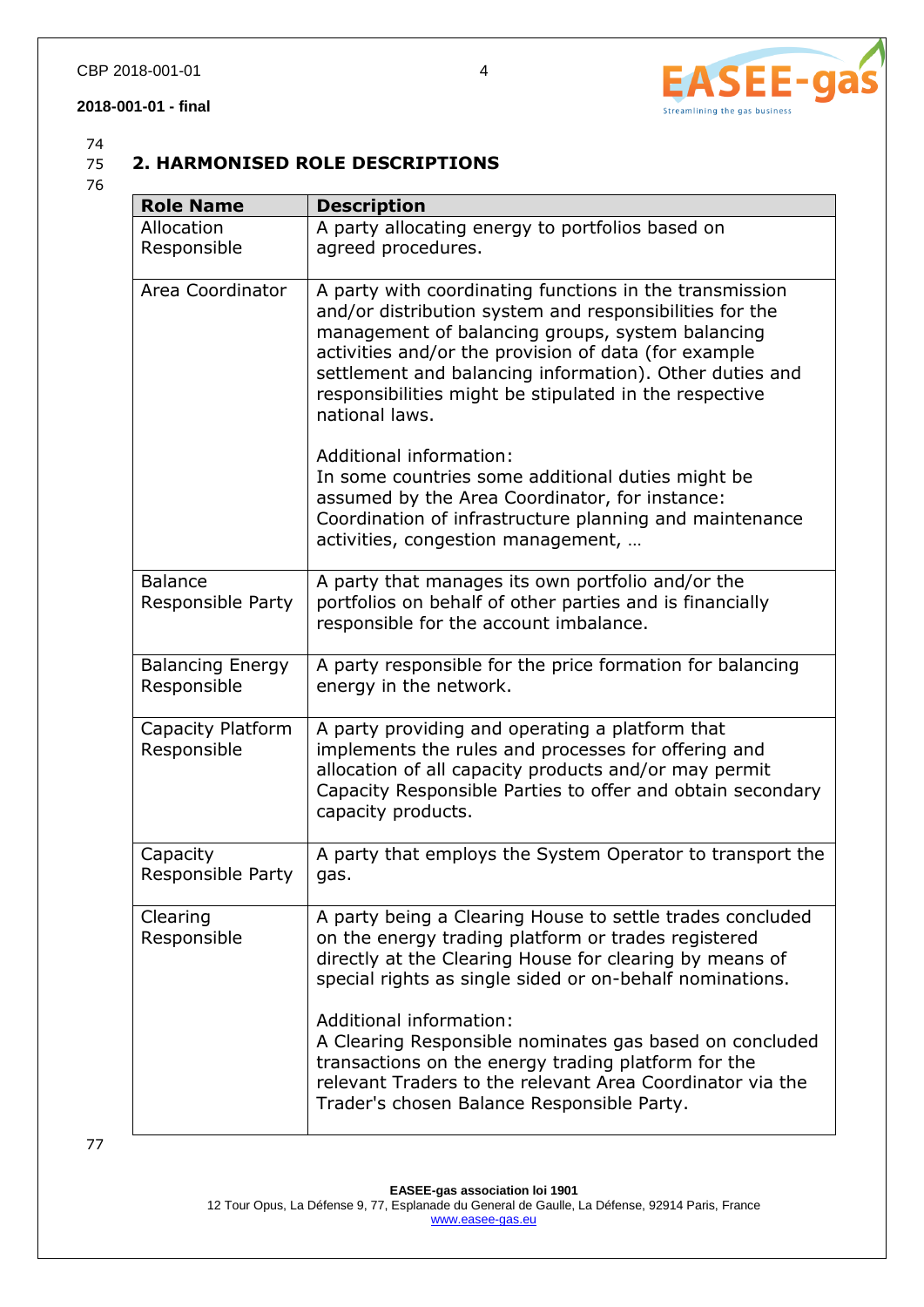



| <b>Role Name</b>                                 | <b>Description</b>                                                                                                                                                                                                                                                                                                                                                                                                                                  |
|--------------------------------------------------|-----------------------------------------------------------------------------------------------------------------------------------------------------------------------------------------------------------------------------------------------------------------------------------------------------------------------------------------------------------------------------------------------------------------------------------------------------|
| Distribution<br><b>System Operator</b>           | A party who carries out the function of distribution and is<br>responsible for operating, ensuring the maintenance of,<br>and, if necessary, developing the distribution system in a<br>given area and, where applicable, its interconnections with<br>other systems, and for ensuring the long-term ability of<br>the system to meet reasonable demands for the<br>distribution of gas (This definition can be found in the<br>Directive 73/2009). |
| <b>Energy Trading</b><br>Platform<br>Responsible | A party providing and operating a platform by means of<br>which trading participants may post and accept bids and<br>offers for gas in accordance with the terms and conditions<br>applicable on the trading platform.                                                                                                                                                                                                                              |
| <b>Final Customer</b>                            | A party purchasing gas for its own use. (This definition can<br>be found in the Directive 73/2009).<br>Additional information:<br>Includes gas consumers and electricity producer. Same as<br>"end-user" in other documents.                                                                                                                                                                                                                        |
| <b>LNG System</b><br>Operator                    | A party who carries out the function of liquefaction of<br>natural gas, or the offloading, and re-gasification of LNG<br>and is responsible for operating a LNG facility. (This<br>definition can be found in the Directive 73/2009).                                                                                                                                                                                                               |
| Market<br>Information<br>Aggregator              | A party that receives market related information that has<br>been compiled from the figures supplied by different actors<br>in the market. This information may also be published or<br>distributed for general use. It could be EU regulator,<br>national regulator, ENTSOG as transparency platform<br>responsible, TSO/SSO/LSO's transparency platform,                                                                                          |
|                                                  | Additional information:<br>The Market Information Aggregator may receive<br>information from any market participant that is relevant<br>for publication or distribution, e.g. ACER may receive data<br>from ENTSOG as transparency platform responsible or<br>from a national regulator.                                                                                                                                                            |
| Meter Operator                                   | A party responsible for installing, maintaining, testing,<br>certifying and decommissioning physical meters.                                                                                                                                                                                                                                                                                                                                        |
| <b>Metered Data</b><br>Responsible               | A party responsible for the collection, validation,<br>aggregation and making available metered data.                                                                                                                                                                                                                                                                                                                                               |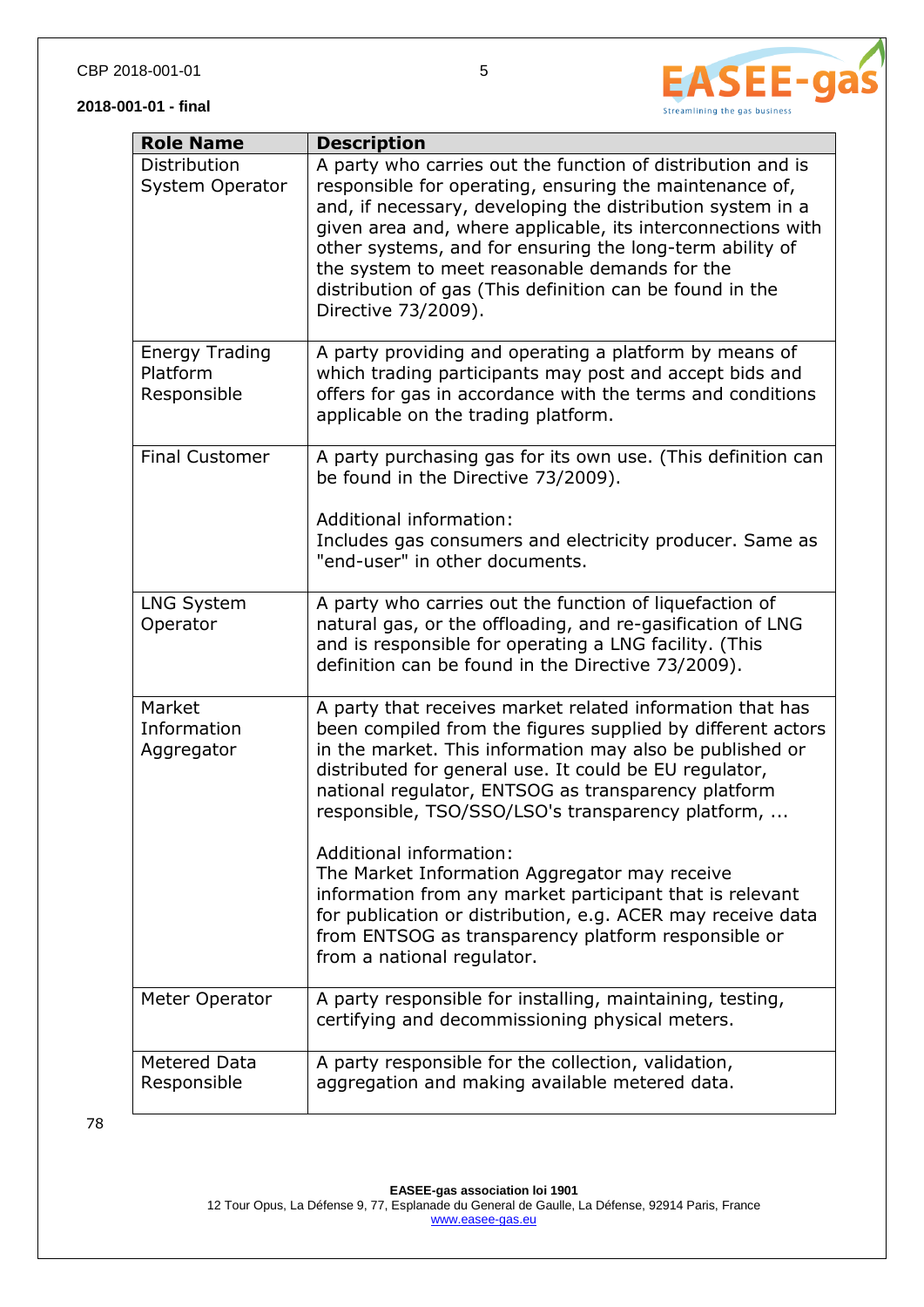**Role Name Description**

facility.

Production Facility

Operator

Reconciliation

| Responsible                                          | network, the energy used in the imbalance settlement<br>process for portfolios and the actual metered quantities.                                                                                                                                                                                                                                                                                                                                 |
|------------------------------------------------------|---------------------------------------------------------------------------------------------------------------------------------------------------------------------------------------------------------------------------------------------------------------------------------------------------------------------------------------------------------------------------------------------------------------------------------------------------|
| Storage System<br>Operator                           | A party who carries out the function of storage and is<br>responsible for operating a storage facility. (This definition<br>can be found in the Directive 73/2009).                                                                                                                                                                                                                                                                               |
| Supplier                                             | A party who carries out the function of supply (the sale,<br>including resale, of gas to final customers).                                                                                                                                                                                                                                                                                                                                        |
| System Operator<br>(Generalization /<br>Parent role) | A party that develops, operates, maintains and provides<br>access to gas infrastructure such as transmission<br>networks, underground storage, LNG terminals and<br>distribution networks.                                                                                                                                                                                                                                                        |
| Trader                                               | A party responsible for buying and selling gas at virtual or<br>physical points on an energy trading platform or bilaterally<br>with other Traders.                                                                                                                                                                                                                                                                                               |
| Transmission<br>System Operator                      | A party who carries out the function of transmission and is<br>responsible for operating, ensuring the maintenance of,<br>and, if necessary, developing the transmission system in a<br>given area and, where applicable, its interconnections with<br>other systems, and for ensuring the long-term ability of<br>the system to meet reasonable demands for the transport<br>of gas. (This definition can be found in the Directive<br>73/2009). |

79

Weather Data

Provider

80

## 81 **3. OVERVIEW OF THE ROLES IN THE MODEL**

82

 The overview on the next page provides a perspective of the role model making use of only one interaction between each pair of roles in order to avoid clutter in the diagram. The interaction chosen may not necessarily be significant to some, but the objective is simply to place the roles in the diagram.

roles that request the information.

Additional information:

elsewhere in the model.



A party that manages gas production within a production

A party that is responsible for reconciling, within a given

Roles which are not related to grid operation are covered

A party that determines the forecasted and validated weather data for a designated area and provides it to the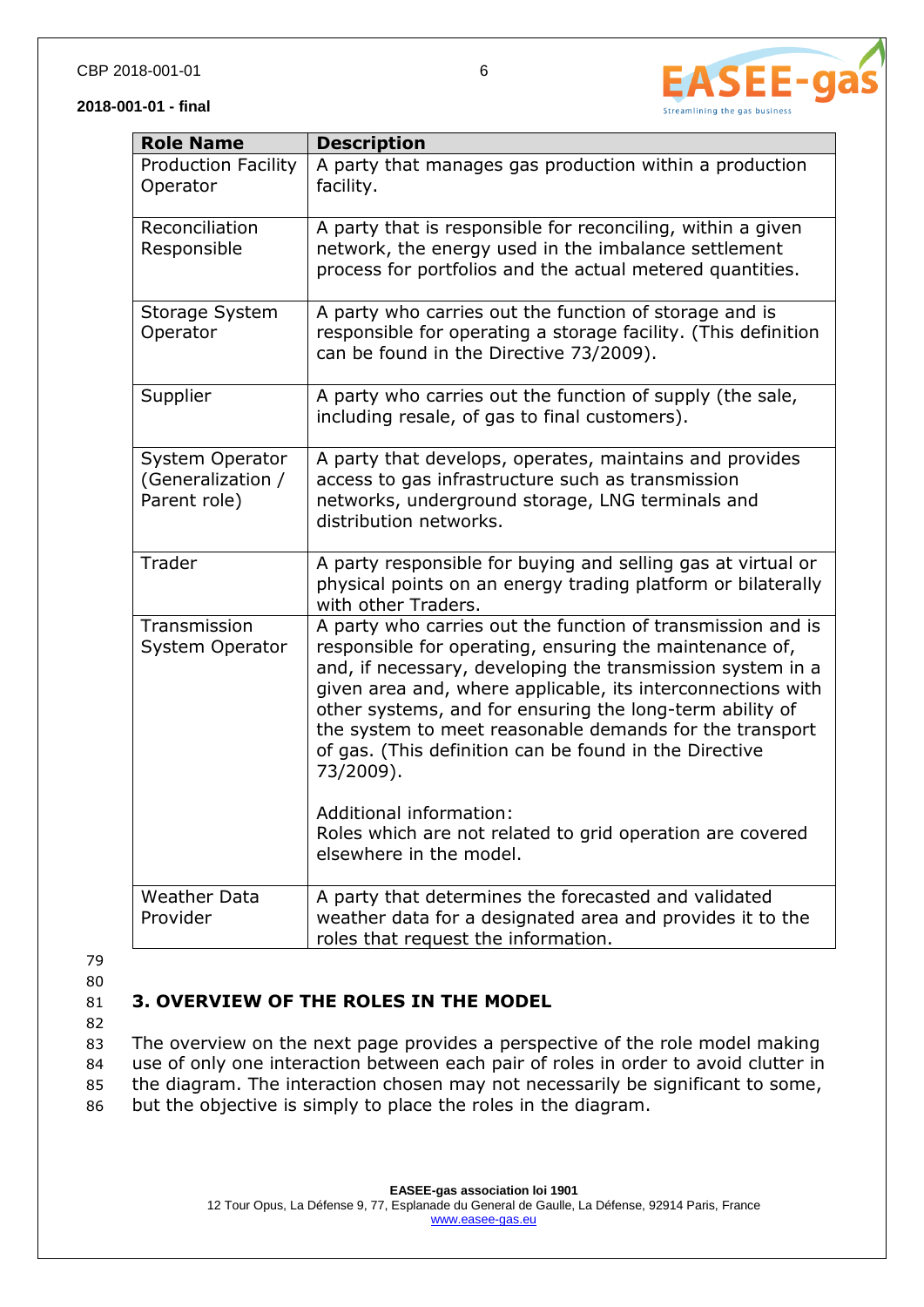#### CBP 2018-001-01 7

#### **2018-001-01 - final**

**class Overview of the roles in the model**



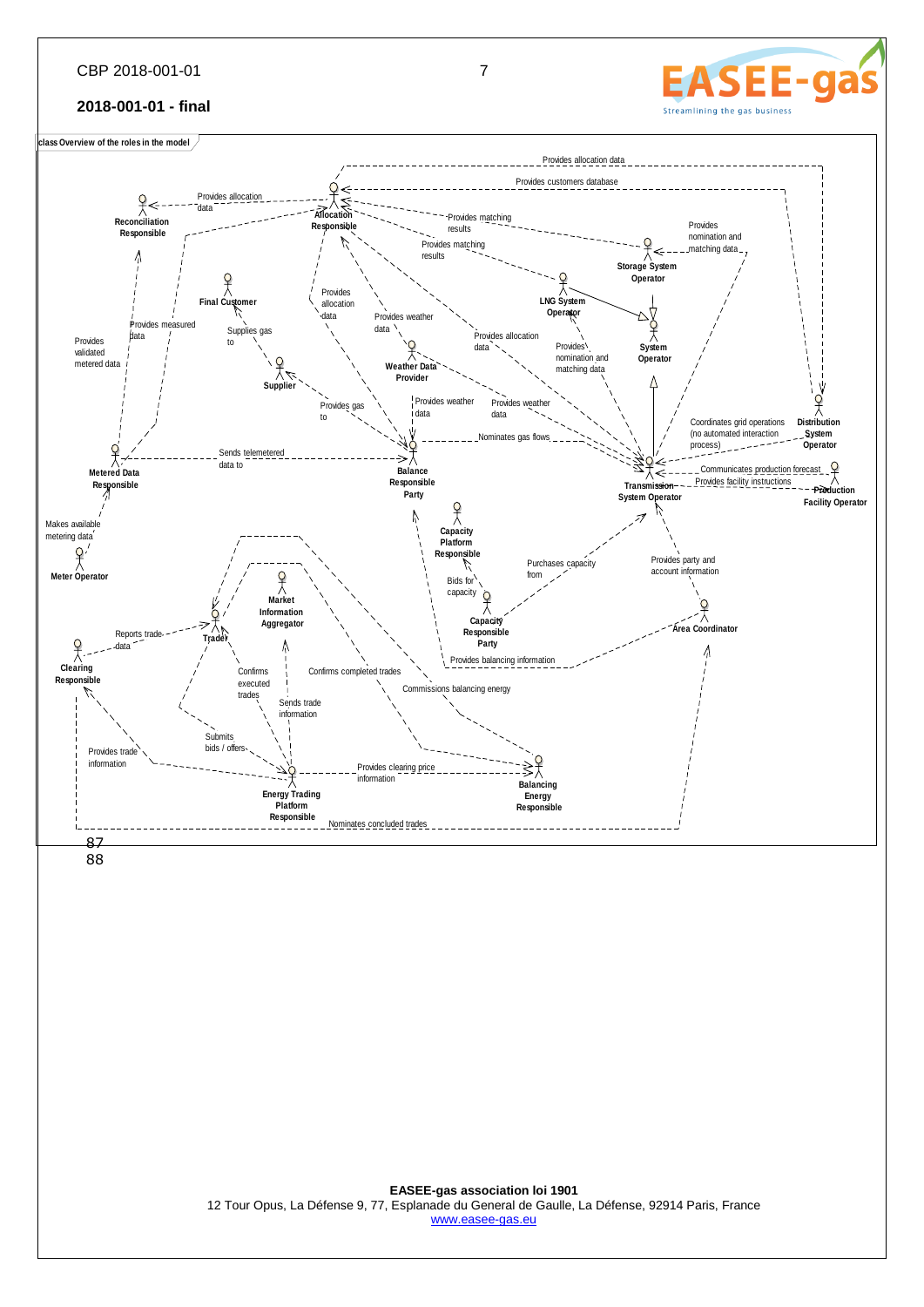

| 89<br>90 | <b>4. BUSINESS PROCESS INTERACTIONS</b>                                      |  |
|----------|------------------------------------------------------------------------------|--|
| 91<br>92 | The following business processes are covered by the Gas Role Model:          |  |
| 93       |                                                                              |  |
| 94       | <b>Capacity Allocation Process</b><br>$\blacksquare$                         |  |
| 95       | <b>Gas Trading Process</b><br>$-$                                            |  |
| 96       | o Exchange Gas Trading Process                                               |  |
| 97       | <b>OTC Gas Trading Process</b><br>$\circ$                                    |  |
| 98       | Nomination and Matching Process<br>$\sim$ $-$                                |  |
| 99       | <b>Balancing and Settlement Process</b>                                      |  |
| 100      | <b>Metering Process</b><br>$\circ$                                           |  |
| 101      | <b>Allocation Process</b><br>$\Omega$                                        |  |
| 102      | <b>Balancing Process</b><br>$\circ$                                          |  |
| 103      | <b>Settlement Process</b><br>$\circ$                                         |  |
| 104      | - REMIT and Transparency Process                                             |  |
| 105      |                                                                              |  |
| 106      |                                                                              |  |
| 107      | <b>4.1 CAPACITY ALLOCATION PROCESS</b>                                       |  |
| 108      |                                                                              |  |
| 109      | The Capacity Allocation Process is necessary for the implementation of a     |  |
| 110      | transparent and non-discriminatory system of access to and allocation of gas |  |
| 111      | networks transmission capacities for all Capacity Responsible Parties.       |  |
| 112      |                                                                              |  |

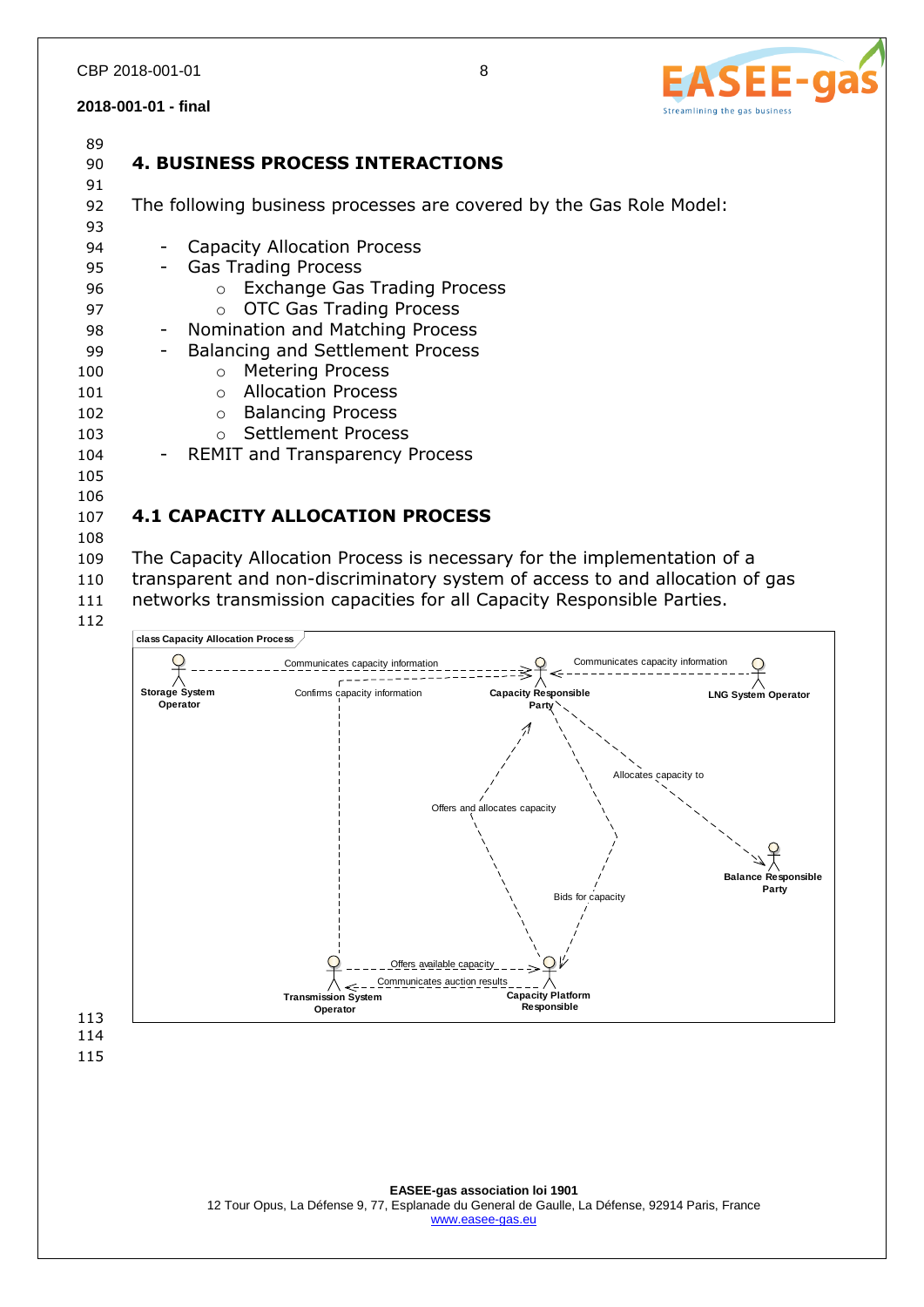

116

118

117 **4.2 GAS TRADING PROCESS**

## 119 **4.2.1 Exchange Gas Trading Process**

120

 The Exchange Gas Trading Process takes place at an energy trading platform where a Trader from party A offers a quantity of gas with a certain price for a specific delivery time and a Trader from another party B agrees to the offer. The offer and agreement lead to a trade which is executed by the Clearing Responsible Party of the Energy Trading Platform Responsible. This nomination to the virtual trading point of the Area Coordinator is done single sided (see Nomination & Matching process). The Balance Responsible Parties of party A and B will balance their portfolios in line with the traded quantities. Area Coordinators may use the process for Area Balancing purposes.



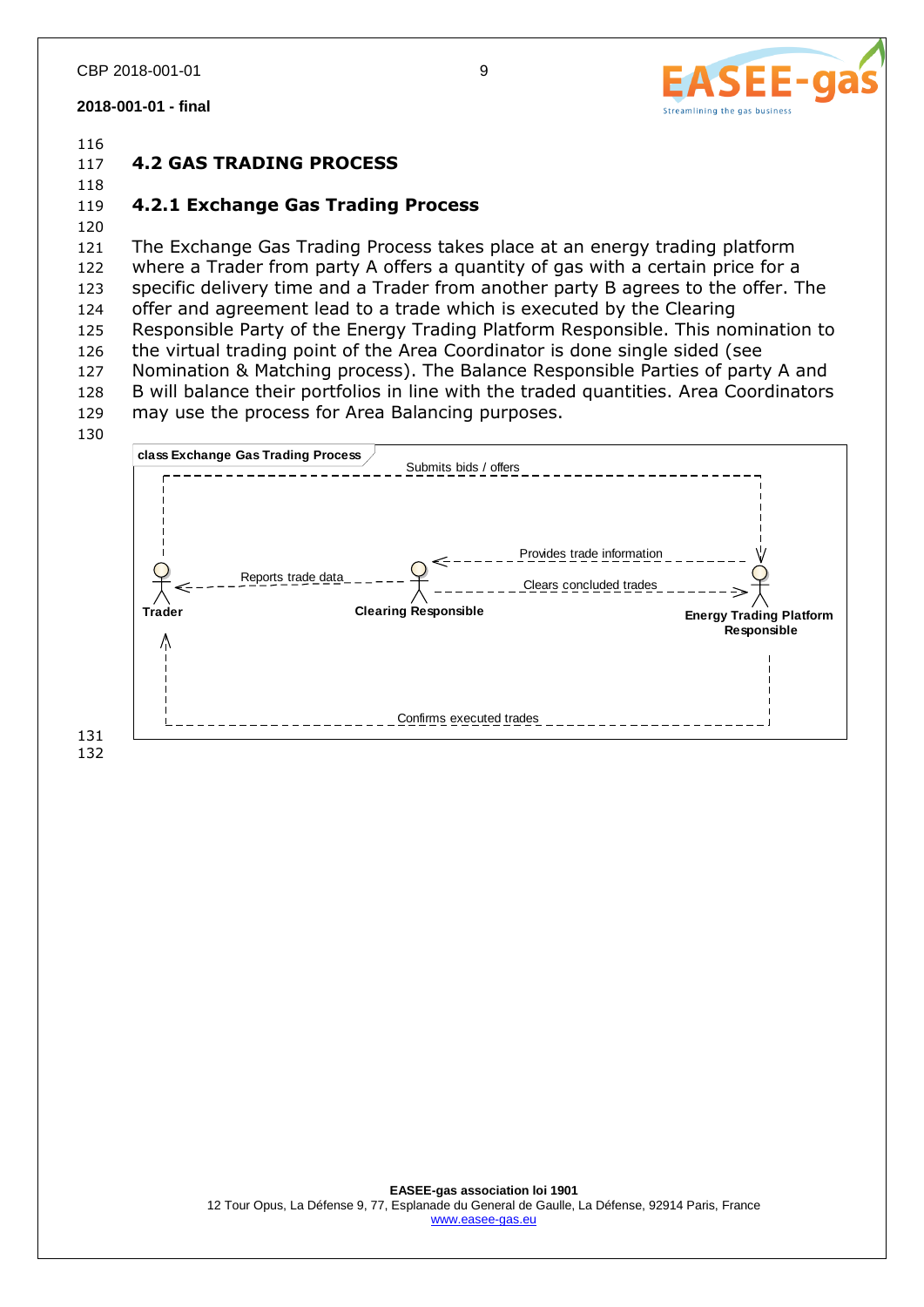

## 134 **4.2.2 OTC Gas Trading Process**

135

136 In the OTC Gas Trading Process Balance Responsible Parties provide availability 137 and offtake information for buying or selling gas based on bilateral contracts.

- 138 These gas quantities will be used to balance the portfolio of the Balance
- 139 Responsible Party.
- 140 To be able to operate gas trading contracts, Balance Responsible Parties receive

141 input from Traders, Suppliers and Capacity Responsible Parties.

142

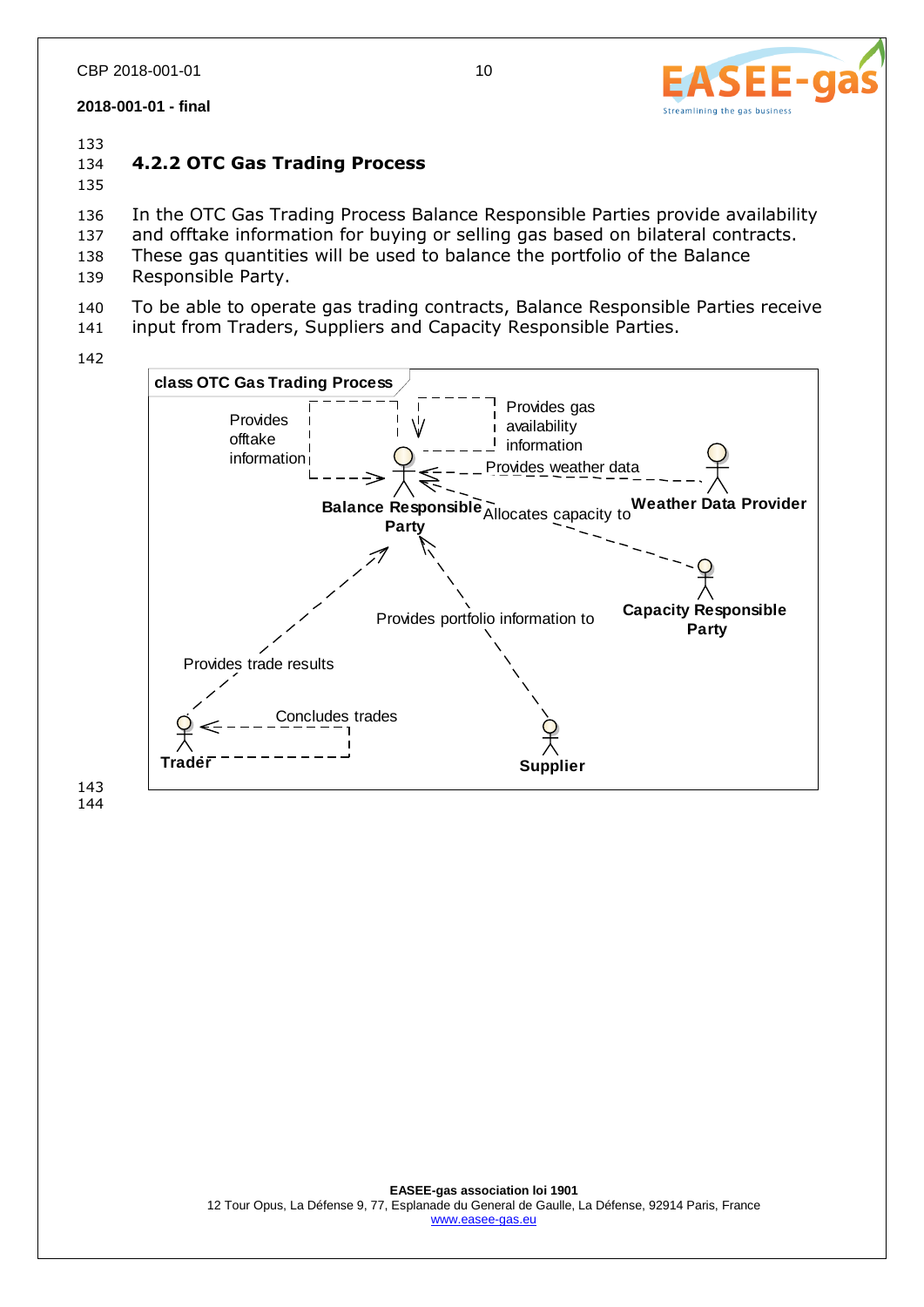#### 145

147

# 146 **4.3 NOMINATION AND MATCHING PROCESS**

148 The Nomination and Matching Process consists of two steps:

149 1. A nomination is the prior reporting by the Balance Responsible Party to the System Operator of the actual flow that the Balance Responsible Party wishes to inject into or withdraw from the system. Additionally, a nomination to the virtual trading point is done by the Balance Responsible Party to the Area Coordinator to

153 indicate the traded quantities.

154 2. Matching is the process of comparing and aligning processed quantities of gas 155 for Balance Responsible Parties at both sides of a connection point between

156 systems, which results in confirmed quantities for the Balance Responsible

157 Parties. The matching on the virtual trading point confirms the traded quantities.

158



159 160

> **EASEE-gas association loi 1901** 12 Tour Opus, La Défense 9, 77, Esplanade du General de Gaulle, La Défense, 92914 Paris, France [www.easee-gas.eu](http://www.easee-gas.eu/)

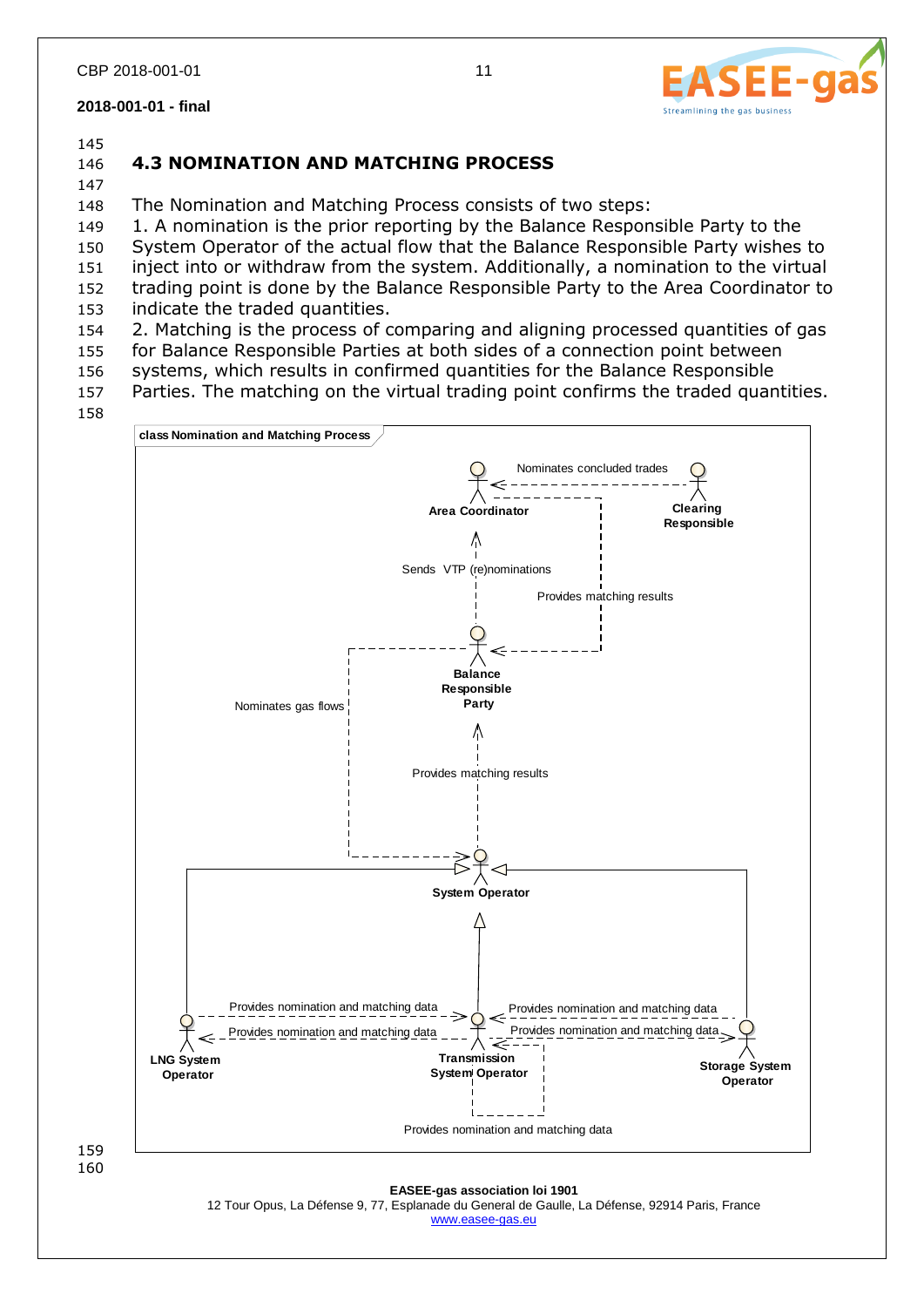

161

163

# 162 **4.4 BALANCING AND SETTLEMENT PROCESS**

# 164 **4.4.1 Metering Process**

165 166 The Metering Process describes the interactions necessary to obtain connection point

167 metering information, compiling the information and providing it to all interested parties.

168

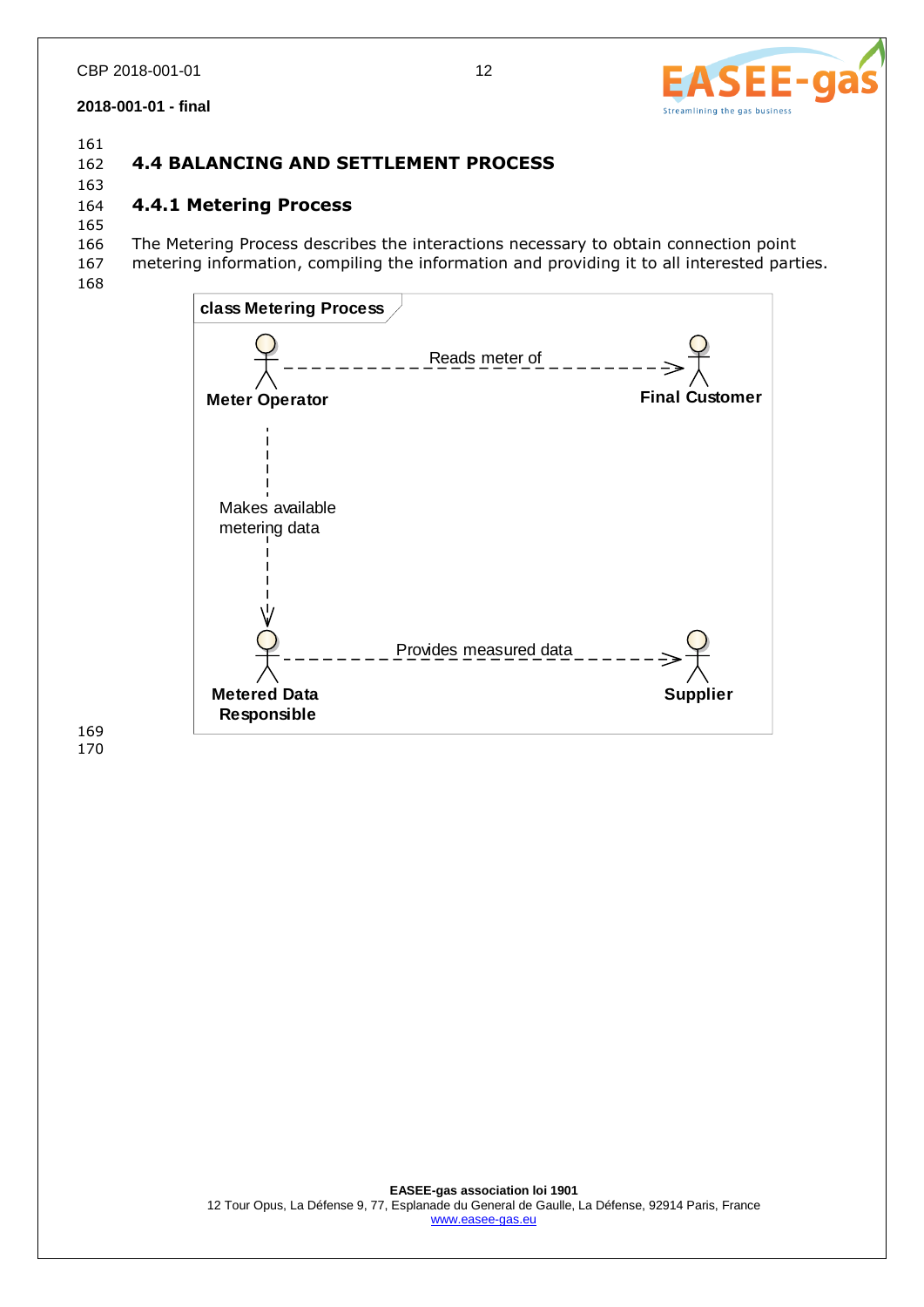

173

## 172 **4.4.2 Allocation Process**

 The Allocation Process is carried out by an Allocation Responsible and consists in attributing amounts of energy to Balancing Responsible Parties at a connection point based on confirmed nominations' quantities, metering data and the agreed allocation rule. The allocation information is provided to all concerned parties. Provisional allocations are based on non-validated metering or replacement data. Final allocations are based on validated metering data.



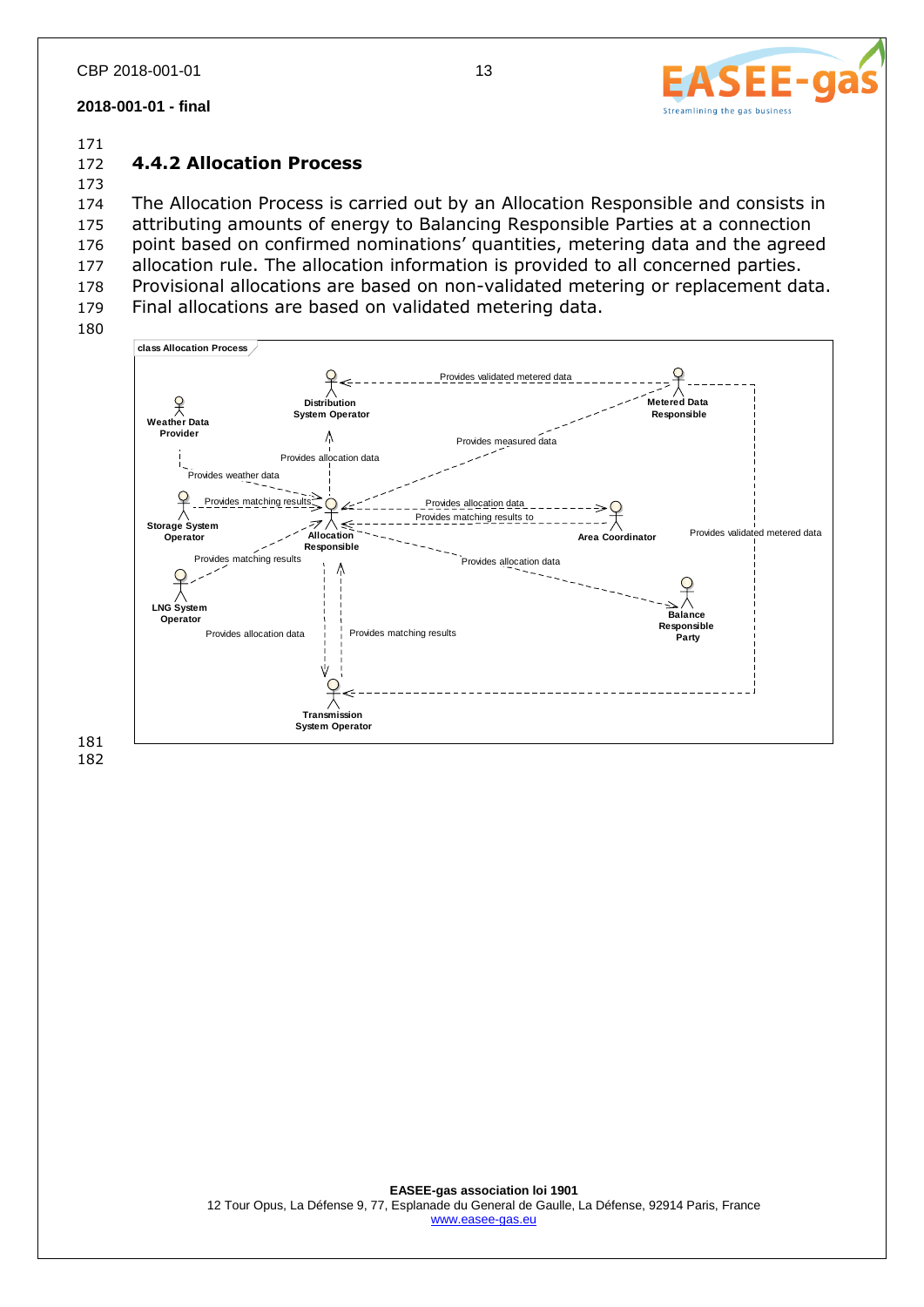

## 184 **4.4.3 Balancing Process**

185 In a balancing area the Balancing Process applies the rules for Balancing Responsible Parties to balance their portfolio, for Area Coordinators to inform Balance Responsible Parties about their portfolio imbalance and for Area Coordinators to undertake balancing actions to keep the balancing area within its operational limits. The portfolio imbalance is calculated based on allocation data for connection points and concluded trades on the virtual trading point. 192



194 195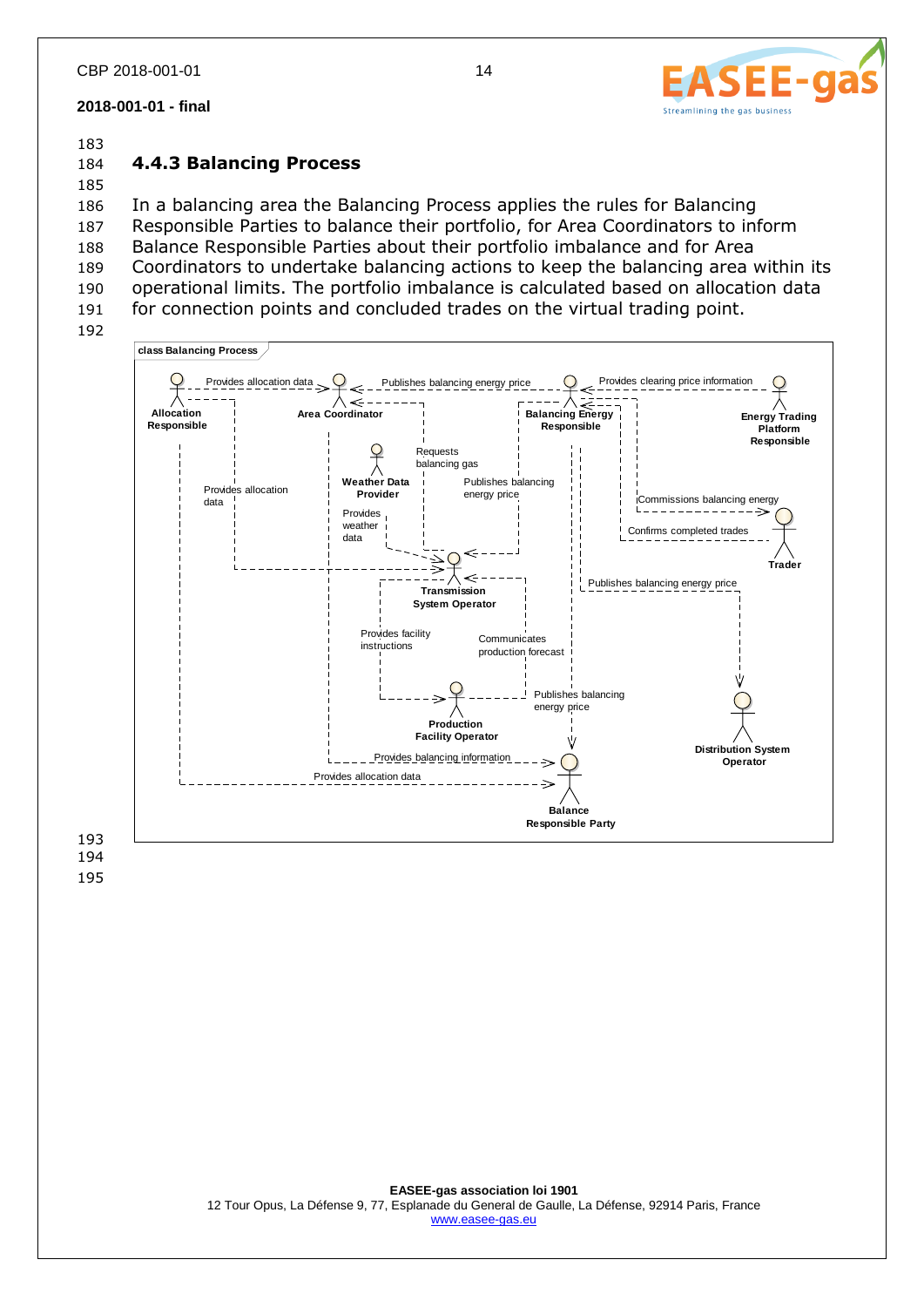

#### 196

## 197 **4.4.4 Settlement Process**

198 The Settlement Process is carried out to settle balancing actions and daily imbalance charges, to settle the difference between provisional and final allocations and also to settle reconciliation that would be necessary between the allocations and actual consumption subsequently derived from Final Customer meter readings when obtained. The Settlement Process includes the information flows between parties to perform such settlements.